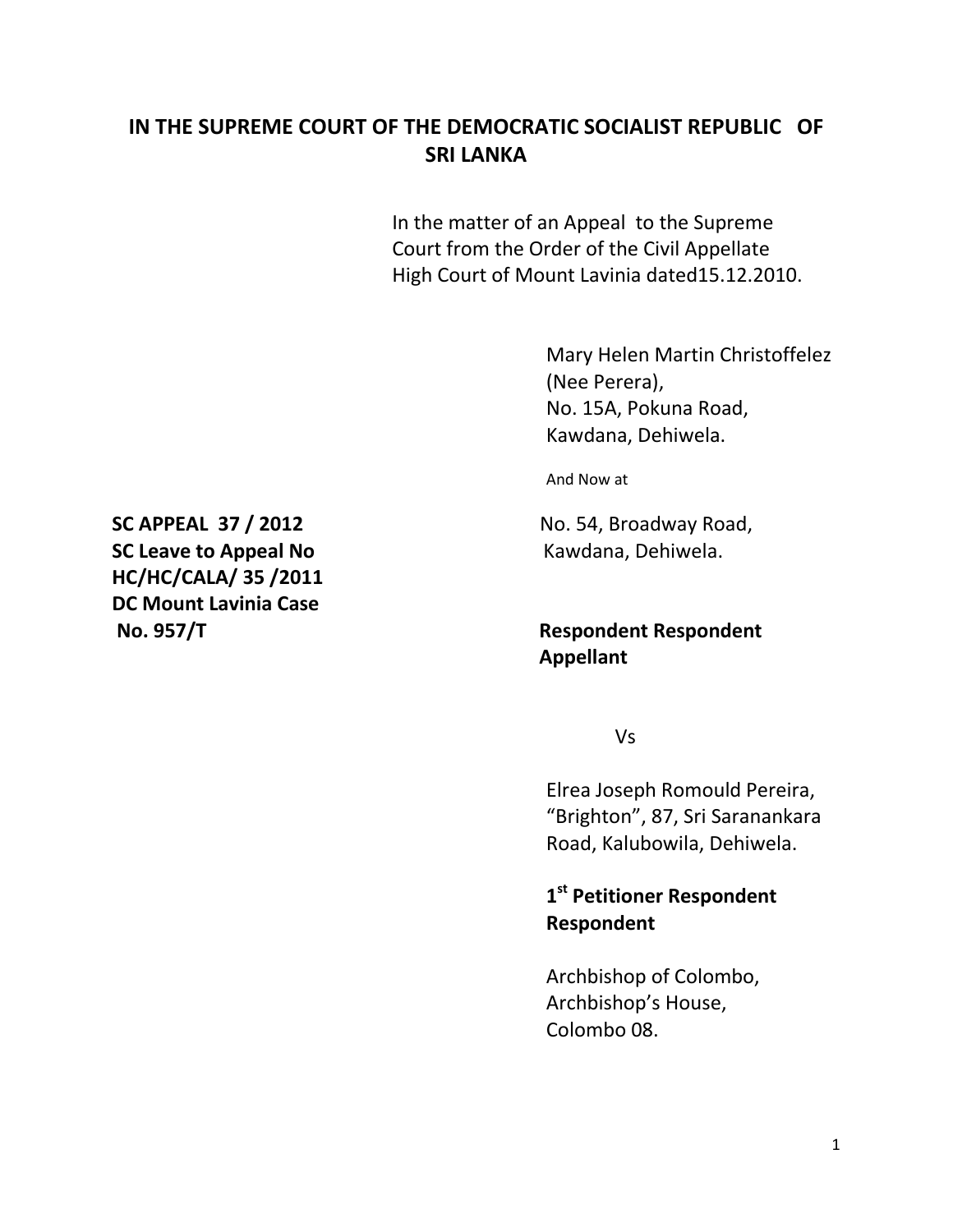#### **2 nd Intervenient Petitioner Petitioner Respondent**

Mary Theresa Bright Kariyawasam (nee Pereira), No. 123, St. Anthony's Road, Moratumulla, Moratuwa.

# **3 rd Respondent Respondent Respondent**

- BEFORE : **PRIYASATH DEP PCJ., S.EVA WANASUNDERA PCJ. & SISIRA J DE ABREW J.**
- COUNSEL : Geoffrey Alagaratnam PC for the Respondent Respondent Appellant Ikram Mohamme PC for the Intervenient PetitionerPetitioner Respondent Kaushalya Navaratne for the  $1<sup>st</sup>$  Petitioner Respondent Respondent
- ARGUED ON : 24.02.2016.
- DECIDED ON : 31. 03. 2016.

## **S. EVA WANASUNDERA PCJ.**

Leave to appeal was granted by this court on 16.02.2012 on the questions of law contained in paragraphs 10(a) and 10(b) of the amended Petition of Appeal dated 30.04.2011. The subject matter of this case is Clause 8 of Document A1,which is the last will No. 70 dated 20.09.1976 of late Mary Helen Oorloff.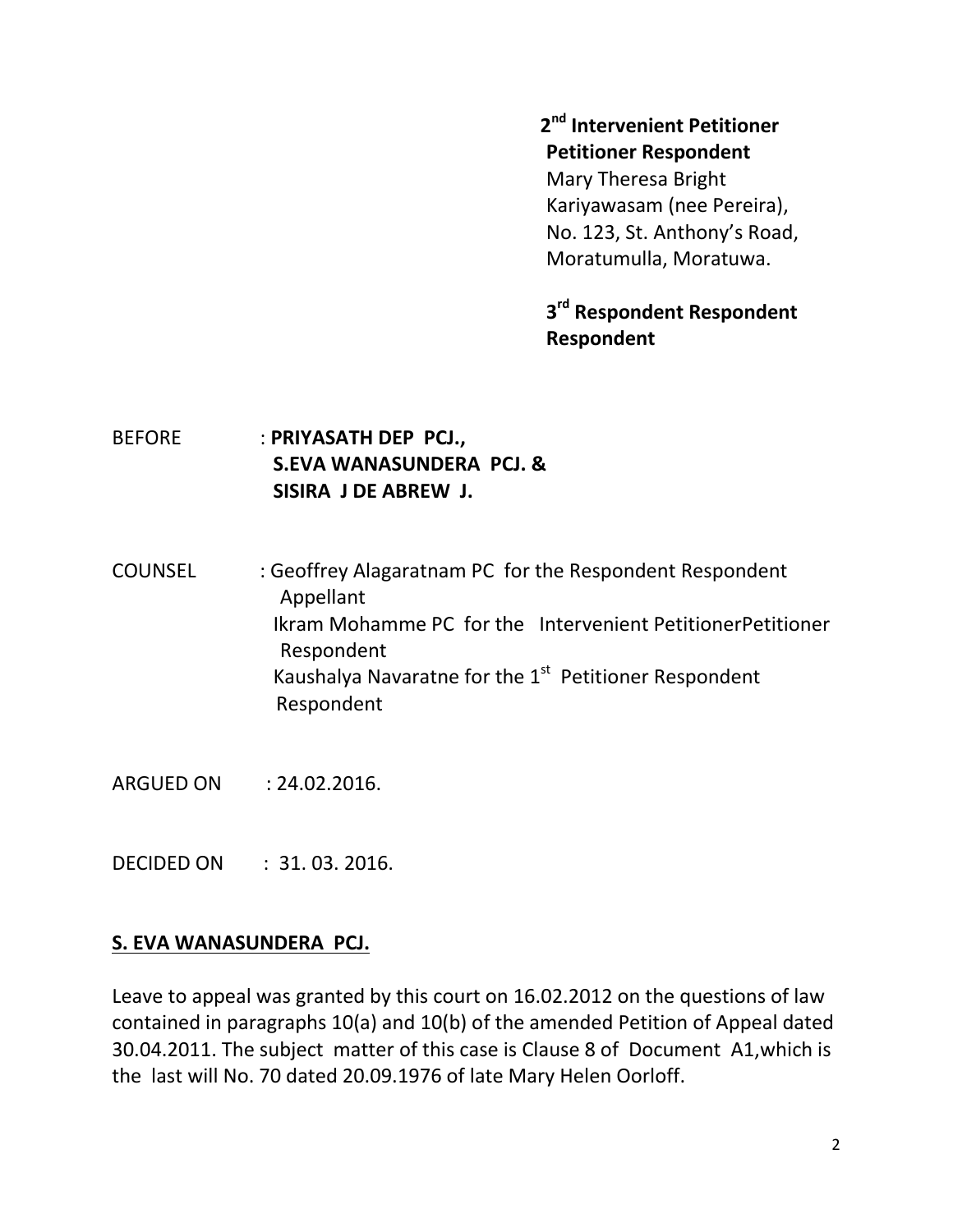Learned District Judge of Mt. Lavinia had made an order dated 31.07.2008, with regard to an application made by the Archbishop of Colombo as the Intervenient Petitioner by way of a Petition dated 17.09.2007 in the Testamentary case No. 957/T regarding the aforesaid Last Will. By this order, the District Judge had made order that the Intervenient Petitioner ,the Archbishop of Colombo does not get any right or title to house No. 31 in Lily Avenue, Wellawatta according to the Last Will No. 70 of late Mary Helen Orloff. The Archbishop of Colombo who is the 2<sup>nd</sup> Intervenient Petitioner Petitioner Respondent made a revision application to the Civil Appellate High Court to get the said order dated 31.07.2008 revised. The learned High Court Judges over turned the order of the District Judge and made order on 15.12.2010 allowing the revision application of the 2<sup>nd</sup> Intervenient Petitioner Petitioner Respondent, the Archbishop of Colombo and granting him an entitlement to the said house , in terms of Clauses 2 and 8 of the Last Will.

The questions of law to be decided on, by this court, contained in paragraph 10 of the Petition of the Respondent Respondent Appellant dated 30.04.2011, are as follows:

- 10(a) Did their Lordships err **in holding** that the rights under Clause 8 only vested in an heir **upon fulfillment of the conditions** stipulated therein?
	- (b) Did their Lordships err **in failing** to consider well established principles of law that **upon the death of a Testator the property rights in the estate vest in the heirs?**

Clause 8 of the Last Will of Mary Helen Oorloff reads as follows:

" After the death of my brother George Stephen Louis Oorloff, should my house No. 31, Lily Avenue, Wellawatta remain unsold*, the house should be sold together with the property, furniture, fitting etc. , inclusive of all saleable assets with all the money lying in the Bank to my credit after deducting the full cost of the Testamentary case, funeral expenses, debts and other various charges, municipality rates commissions and expenses in connection with the sale of my property etc. and legacies have been paid the total money remaining to be equally divided among my brothers and sisters surviving and being permanent residents of Sri Lanka*, none of the sons and daughters of my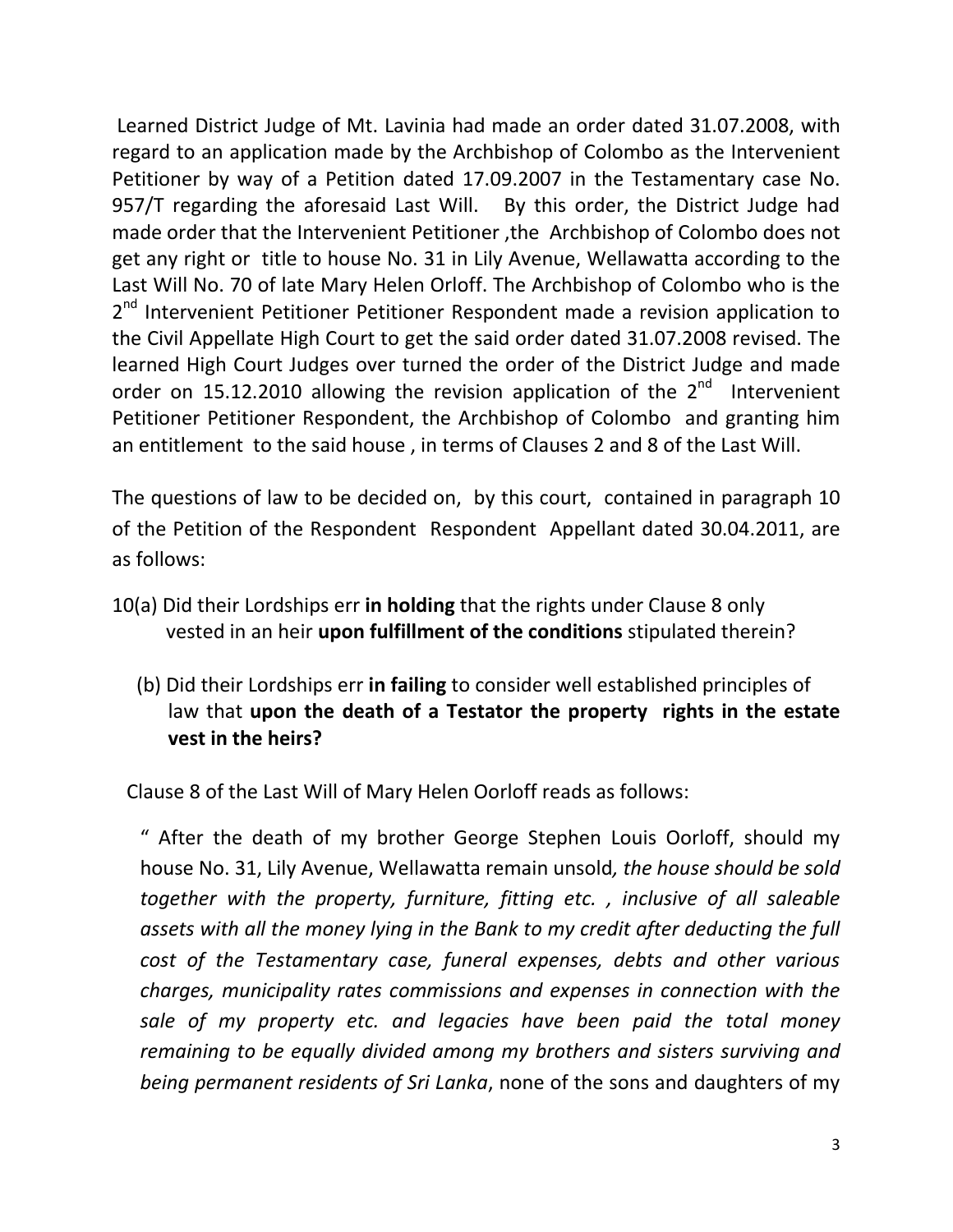brothers and sisters living or dead are entitled to any benefit of my last will. In case *there are no beneficiaries alive to receive the benefit of this Last Will,* the outstanding moneys referred to in this paragraph 8 be paid *to the Roman Catholic Church* to be exclusively used for the propagation of faith in Sri Lanka".

The Respondent Respondent Appellant,( Mary Helen Martin Christoffelez), the 1<sup>st</sup> Petitioner Respondent Respondent (Elrea Joseph Romould Pereira) and the 3<sup>rd</sup> Respondent Respondent Respondent ( Mary Theresa Bright Kariyawasam ) are the three children of the sister of late Mary Helen Orloff, the testatrix of the Last Will, namely Mrs. Doreen Bright Pereira. Doreen Bright Pereira died 16 years after the testatrix.

In the District Court Case No. 957/T, the 3<sup>rd</sup> Respondent Respondent Respondent and the Respondent Respondent Appellant who are the two girl children of Doreen Bright Perera in the present case before this court, filed a petition and an affidavit on 28.07.2006 and pleaded the following:

- 1. When the Testatrix died on  $1<sup>st</sup>$  April, 1980, there were four siblings alive and resident in Sri Lanka. Their names were George Louis Oorloff, Lord Gdlif Dudley Oorloff , Nobel Broyar and Mrs. Doreen Bright Pereira.
- 2. George Stephen Louis Oorloff died on 21.11.1983. He was unmarried and without any heirs.
- 3. Lord Gdlif Dudley Oorloff died whose children are abroad and their whereabouts are not known.
- 4. Nobel Broyar died on 17.06.1988. She was an Australian citizen.
- 5. Mrs. Doreen Bright Pereira died on  $25<sup>th</sup>$  May, 1996 leaving a Last Will bearing No. 1779 of  $1<sup>st</sup>$  August, 1996 and a testamentary case bearing No. 570/97/A was filed with regard to the said Last Will which was concluded with a decision that the Appellant,  $1^{st}$  Respondent and the  $3^{rd}$  Respondent **are the sole beneficiaries of all the property of late Doreen Bright Pereira at the time of her death.**

The other facts pertinent to be taken into account in deciding this matter is as follows: The  $1<sup>st</sup>$  Petitioner Respondent Respondent preferred the Testamentary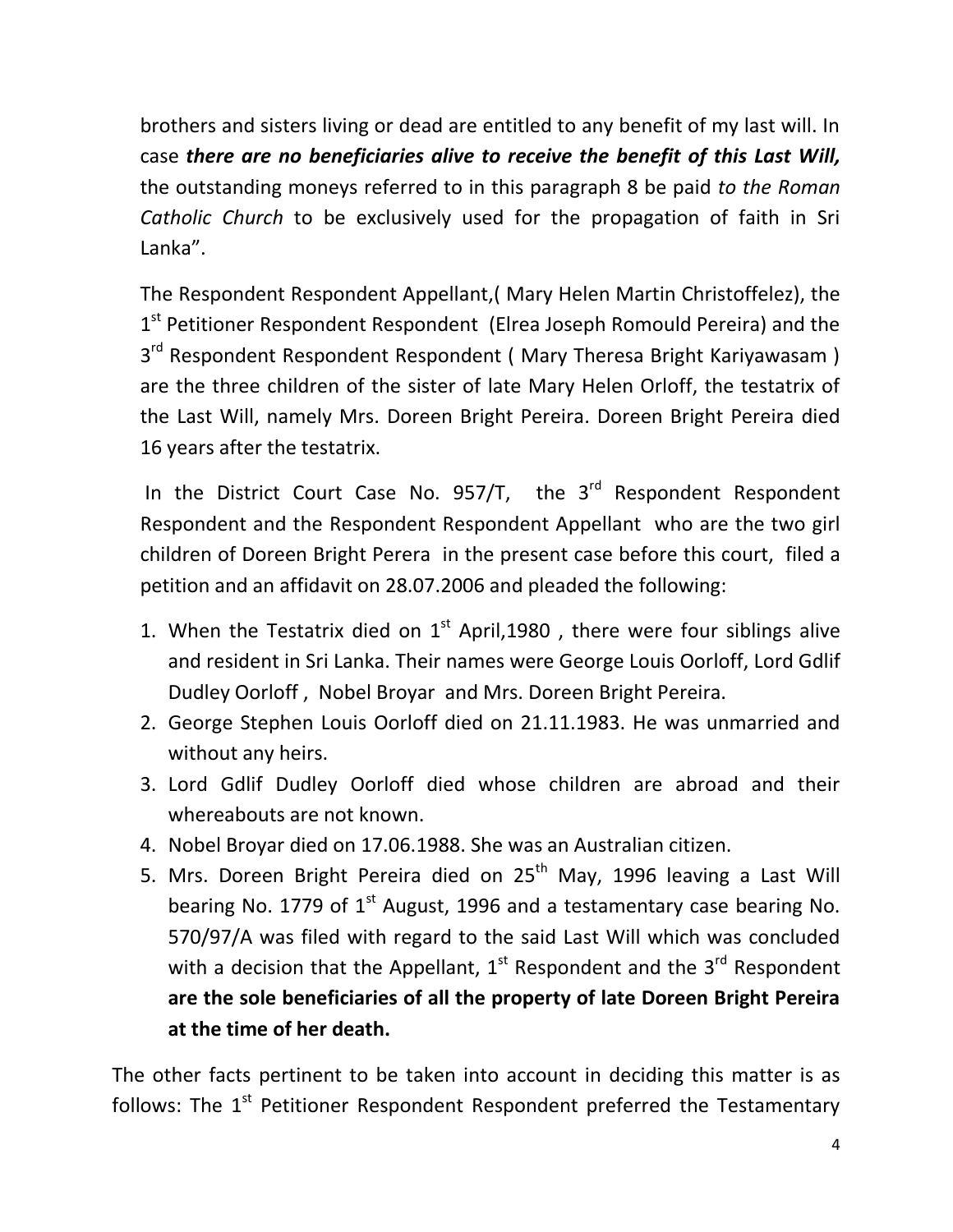Case No. 957/T, on 20.09.1976. While the case was pending in the District Court of Mount Lavinia, due to a fire in the record room, this file got destroyed. It was reconstructed by the Appellant. The  $3<sup>rd</sup>$  Respondent intervened in 2006. The Appellant's case was as follows: Her mother, the late Doreen Bright Pereira was the sister of late Mary Helen Oorloff whose last will was being administered in the case, and who lived and resided in Sri Lanka when Mary Helen Oorloff died on **01.04.1980**. Doreen Bright Periera died on **25.05.1996** after the death of the testatrix of this case, who died on 01.04.1980. as well as after the death of the brother of the testatrix, George Louis Oorloff **on 21.11.1983** who had a life interest to the relevant property. **The Appellant became entitled** to the proceeds of the sale of premises No. 31, Lily Avenue in terms of Clause 8 of the Last Will **through her said mother late Doreen Bright Pereira.**

So, I observe that the Appellant and the  $1<sup>st</sup>$  and the  $3<sup>rd</sup>$  Respondents are claiming **through the rights of their mother Doreen** who got rights through the last will from the testatrix and *not on their own right as " sons and daughters of my brothers and sisters " as mentioned in the last will.*

Counsel for the 2<sup>nd</sup> Intervenient Respondent Respondent, submits that the Appellant, the  $1^{st}$  and the  $3^{rd}$  Respondents are the son and daughters of the Testatrix's sister, according to the wording in the Will , who should not be entitled to the property or rights in the Will because one part of the Will reads that, "none of the sons and daughters of my brothers and sisters living or dead are entitiled to any benefit of this my last will ". The  $2^{nd}$  Respondent also contends that the conditions to the Will , have to be complied with, prior to granting the inheritance.

It is a fact that up to date that the said house has not been sold. When this pending case is over, the executor will be able to sell the same. Before granting the proceeds of the sale to the beneficiaries in the will, the funeral expenses, the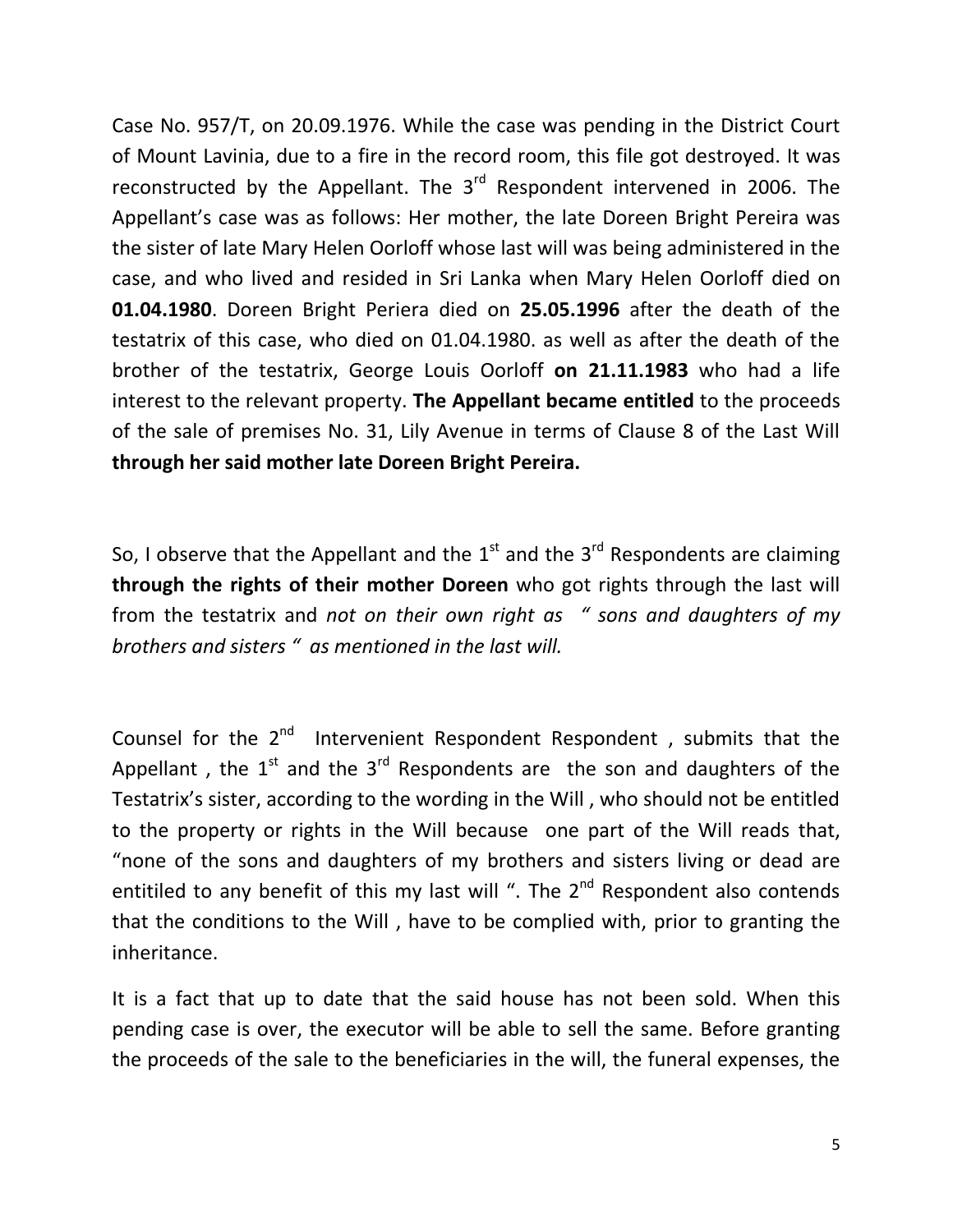cost of the testamentary case etc. should be paid off. **The contest is to get the rights of inheritance for the proceeds of the sale of the house in Wellawatta.**

I find that the conditions are complied with, namely the inheritance should not go to those who are resident abroad. The only sister who was living in Sri Lanka at the time the testatrix died, is Doreen. She lived for a long time after the death of the testatrix, i.e. for 16 years. If the record room of the District Court of Mt. Lavinia did not catch fire and burnt down the record, it may be that the testamentary case would have got concluded before Doreen died and then, she being the sole sibling living in this country would have got entitled to the proceeds of the sale of the house which is the subject matter of this case before she died in 1996. Could just the fact that she died before the testamentary case was over, affect her rights of inheritance under the Will? I opine that it should not.

I find that in the case of *Malliya Vs Ariyaratne 65 NLR 145,* Basnayake C.J. has said:

- (a) That the executor has power over both movable and immovable property and may sell the property left by the testator in accordance with the directions in the will.
- (b) That the immovable property specially devised **vests not in the executor but in the heir to whom it is devised** subject to the executor's right to have recourse to it in its due order for the payment of the testator's debts.
- **(c)** That the **executor's assent** or a conveyance by him **is not necessary to pass title to heirs appointed in the will or the heirs at law.**

Then I would like to refer to the case of *Kelaart Vs. Van Twest 1981, 1 SLR 353***,(1985) BALJ P 194 – CA**, Justice Victor Perera stated in writing the judgment that the paramount rule is to look for **the intention of the testator** as found in the will. The judges also held that our courts have consistently laid down the principles to be followed in construing Wills and that the **Will must be construed**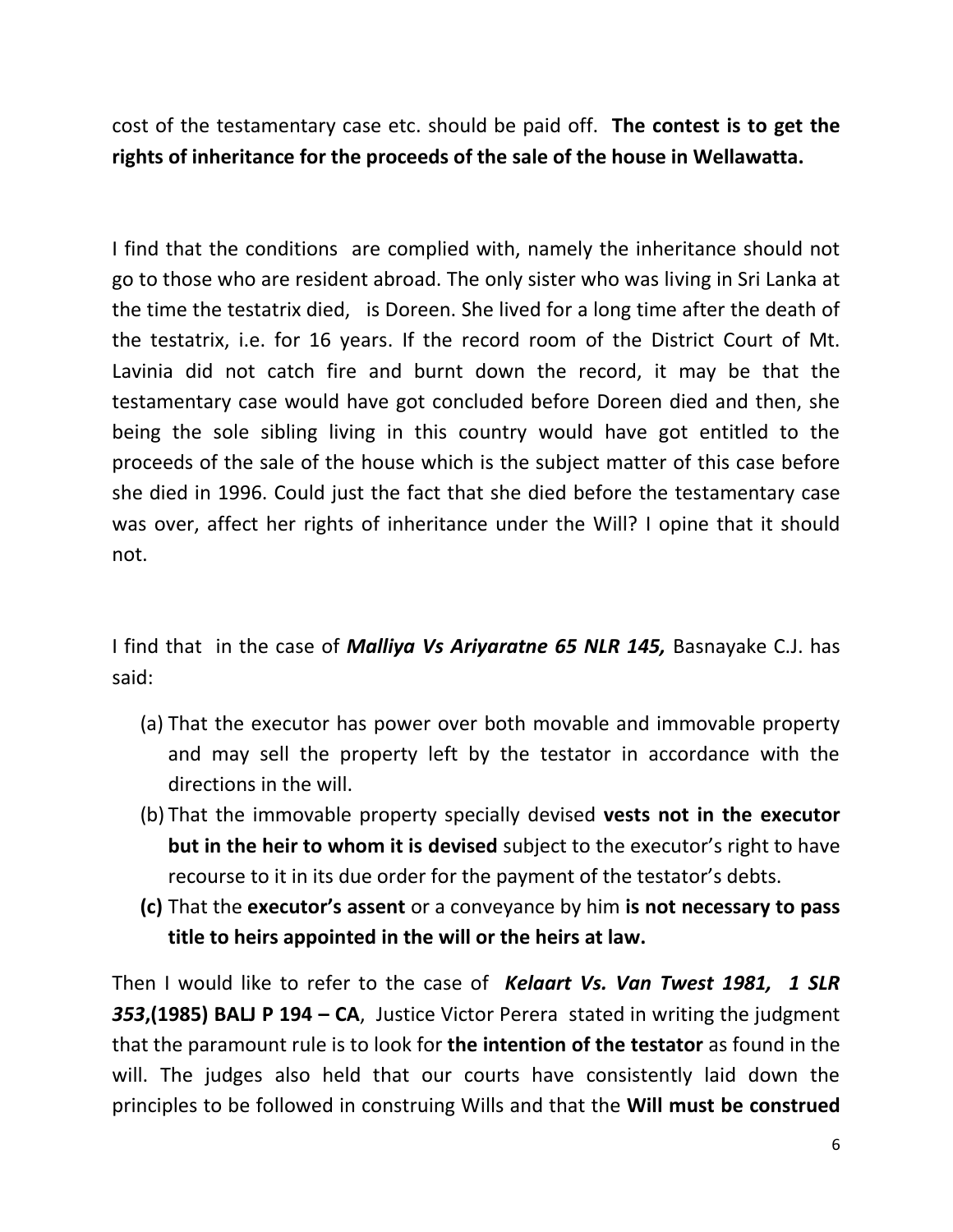**as a whole** and apparent contradictions must be reconciled, if possible and if that cannot be done, then only will a later provision prevail. But the main thing is to get at the intention of the testator from the whole Will.

Burrows on Interpretation of Documents at page 71 , as well as Beale's Cardinal Rules of Legal Interpretation at page 607 contain many dicta in this regard. I would like to quote one to wit, " The paramount rule is that before all things we must look for **the intention of the testator** as we find it expressed and clearly implied in the general terms of the Will; and when we have found that on evidence satisfactory in kind and degree, to that we must sacrifice the inconsistent clause or words whether standing first or last."

It is a fact that the testatrix died in 1980 and brother George Stephen Louis Orloff died in 1983. The House No. 31, Lily Avenue was not sold by then. Then, the testatrix had stated that , " the house should be sold together with the property, furniture , fittings etc. inclusive of all saleable assets " . I observe that the **intention first mentioned is that the house should be sold**, **if at the time of the death of George, the house had not been sold.** It is noted that the Last Will was written on 20.09.1976. The testatrix had even given the right for George to sell the house during his lifetime. That is the reason, for having mentioned, 'if at the time of George , the house had not been sold'. I find in Clause 4 of the Last Will, the testatrix had invited the brother George to come and live in No. 31, Lily Avenue and also given him the life interest. So, it is quite well understood that George could have sold the house during his life time but he had not done so. Therefore, it remains as an asset of the testatrix in the Will.

The Counsel for the 2<sup>nd</sup> Intervenient Petitioner Petitioner Respondent, the Arch bishop of Colombo, **argued** that the principle of law that upon the death of a testator, the property or rights of the estate vests in the heirs **does not apply** in a situation like the one in hand, as Clause 8 of the Will does not vest the house in question on any heir but contains only a direction to the executor that the house be sold and the proceeds be given to the persons who are entitled to **as at that point of time of sale of the house,** in terms of Clause 8. He draws a difference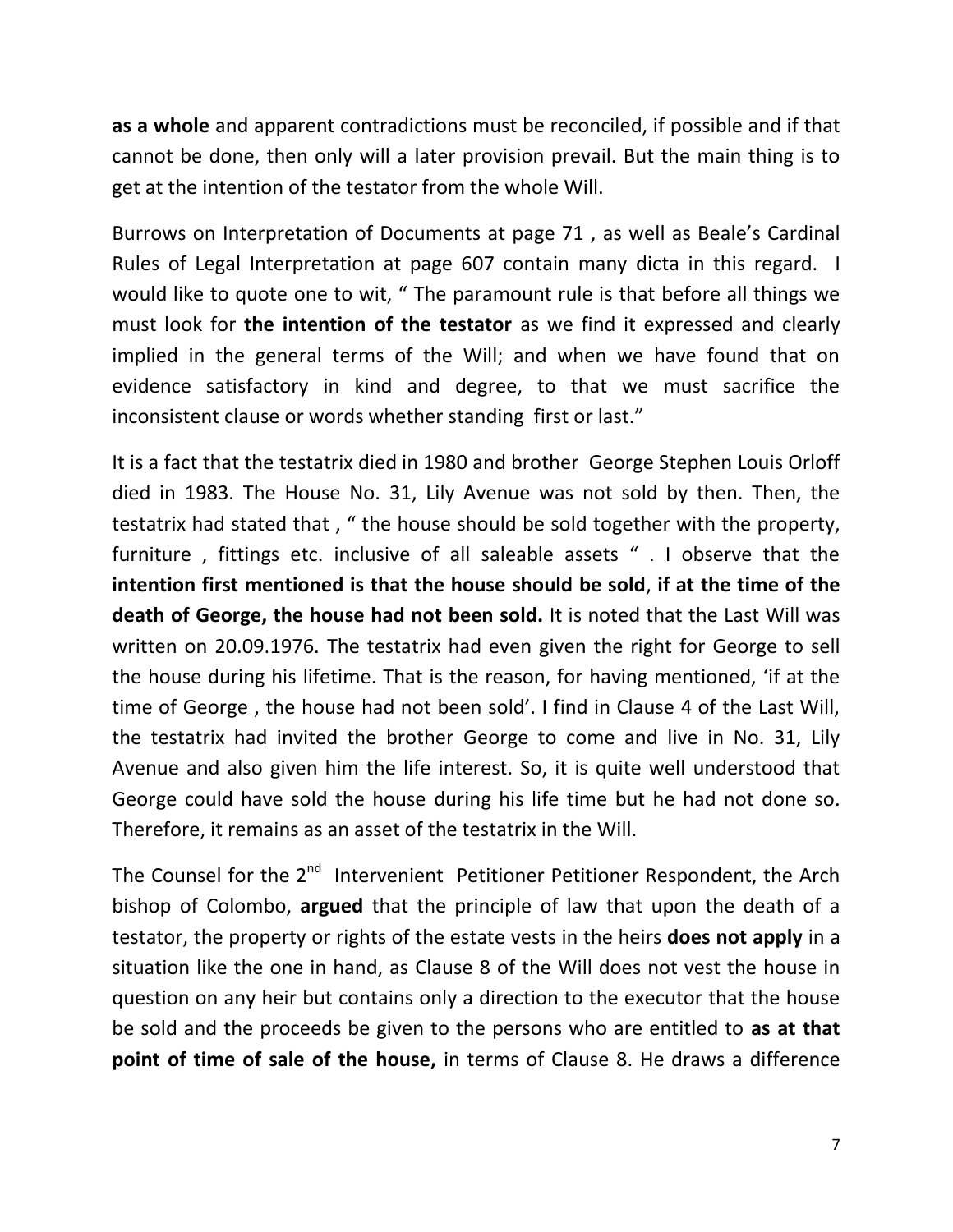between *the vesting of the house* in the heirs and *the proceeds of the sale of the house being directed to be given to the heirs.* 

Trying to find out the intention of the testatrix, from the wording of the whole of the Will, I am of the opinion that the testatrix wanted to give preference to her siblings living in Sri Lanka and as she had in mind more than one person to be living in Sri Lanka and more over, her thinking that the monies in the bank might not be enough to pay for the testamentary case costs, taxes etc. has made her to direct the executor to sell the house and do the needful after selling the house. If she vested the house in the heirs straight away, the end result would have been the same if the heirs were more than one because then also, the vesting of the house being given to two or three, for them to share the property, it will have to be sold. In any case, the testatrix would not have projected her thoughts to the time when the property would be sold, such as the year of the sale etc. when she got the notary public to write the last will in 1976 and surely would not have ever thought of who would be alive when the house will be sold in the future. Therefore I fail to understand how an argument could be maintained for the testatrix to have had in mind *to give the monies out of the sale at the time of the sale to those who will be living at that time.*

Going through the Last Will of the testatrix bearing No. 70 attested by J.E. Corea, Notary Public of Chilaw, I find that in other clauses she had granted money to be paid to the Priorese of the Carmelite Convent at Mattakkuliya, and to the Roman Catholic Archbishop of Colombo. She had granted a block of land to the godson, Elrea Joseph Romuald Pereira. She had granted life interest of her resident house, No. 31, Lily Avenue, Wellawatta to her unmarried brother George and the right to reside therein until his death was specifically mentioned in Clause 4 of the Last Will. **In the same clause**, it is again specifically mentioned that " A sum of Rs 20000/- to be reserved from the monies in my bank and all other assets of mine,for the payment of all rates and taxes of whatever nature to the various authorities as and when they fall due and for the maintainance of the said building , premises, furniture, fittings etc. to be in good repair and condition". This inclusion of such a sentence shows clearly that she meant these taxes etc. to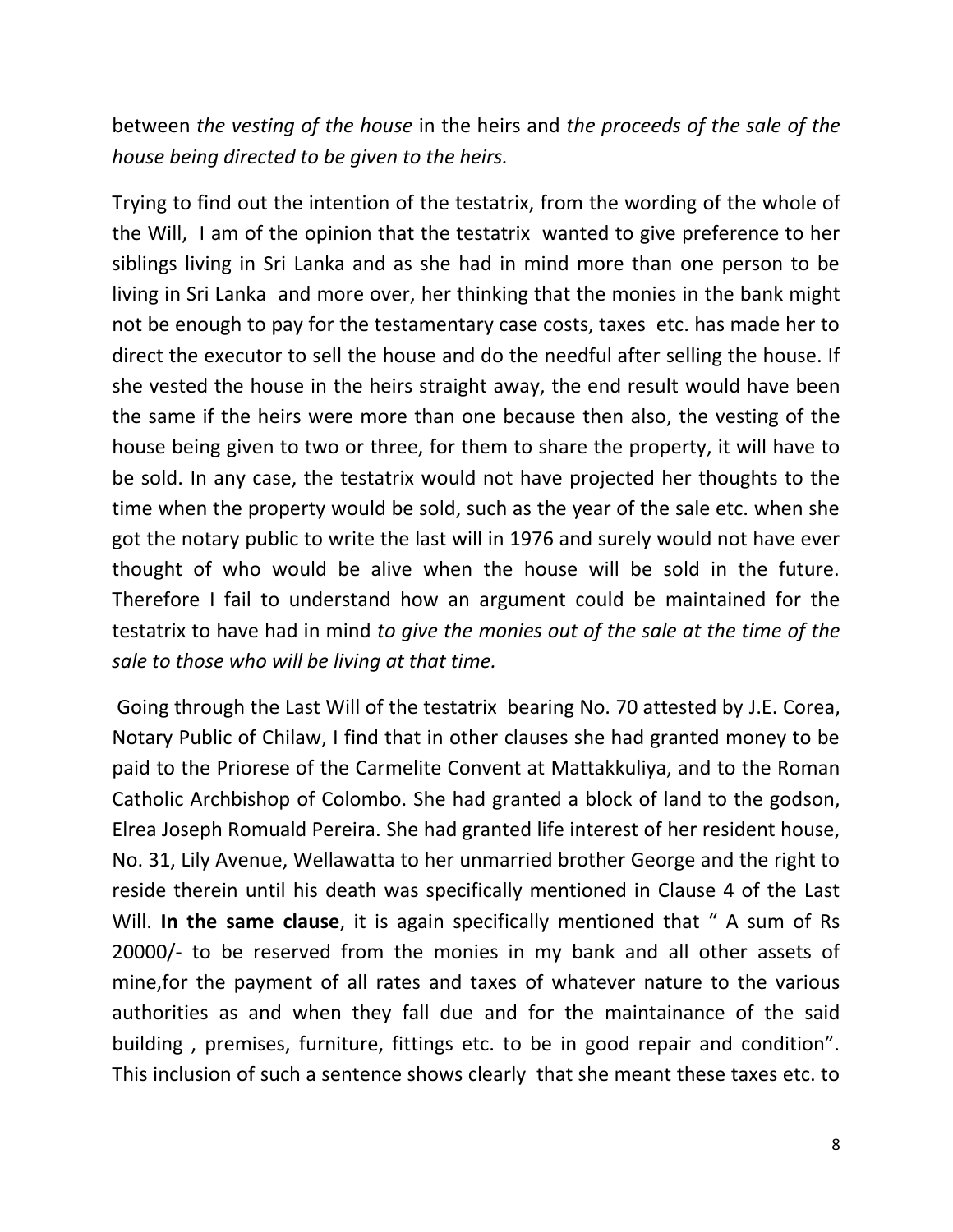be paid from her money, out of the monies in the bank and all other assets of hers, in case the money in the bank is not sufficient.

I am of the opinion that at the time the testatrix died, according to the conditions in the Will, her sister living in Sri Lanka at that time, Doreen Bright Pereira inherited the right to receive the proceeds of the sale of the house No. 31. When the said Doreen died her property rights which she was entitled to receive from her dead sister according to the sister's Will, get inherited by Doreen's heirs. Doreen's heirs are her two daughters and her son who are the Appellant, the  $1<sup>st</sup>$ and the 3<sup>rd</sup> Respondents.

The argument of the Ist Intervenient Respondent Respondent which is to the effect that, " at the time of the sale of the house, if the testatrix's siblings are living in Sri Lanka only at that time, that the proceeds of the sale of the house will be granted to them" does not hold water as then the basis of inheritance would till the executor manages to sell the same, by which time , it may be , most probably, that none of her siblings would be living on earth. The  $1<sup>st</sup>$  Intervenient Respondent Respondent of course would be entitled to whatever the proceeds at whatever the time and day since the position of Archbishop is an official position and not just a human being. The intention of the testatrix does not seem to be anywhere close to that kind of situation.

Anyway, it is a well established principle of Roman Dutch Law that any property intended to be bequeathed under a Last Will , would under no circumstances, remain in suspense. Even English Law favours this presumption that under a Last Will vests early and that it should not remain in suspense.

In the circumstances, I answer the two questions of law aforementioned in the affirmative in favour of the Respondent Respondent Appellant, the  $1<sup>st</sup>$  Petitioner Petitioner Respondent and the 3<sup>rd</sup> Respondent Respondent Respondent who are the children of Doreen Bright Pereira who lived in Sri Lanka when the testatrix died on 01.04.1980. The order of the District Judge granting letters of administration is sound in law.